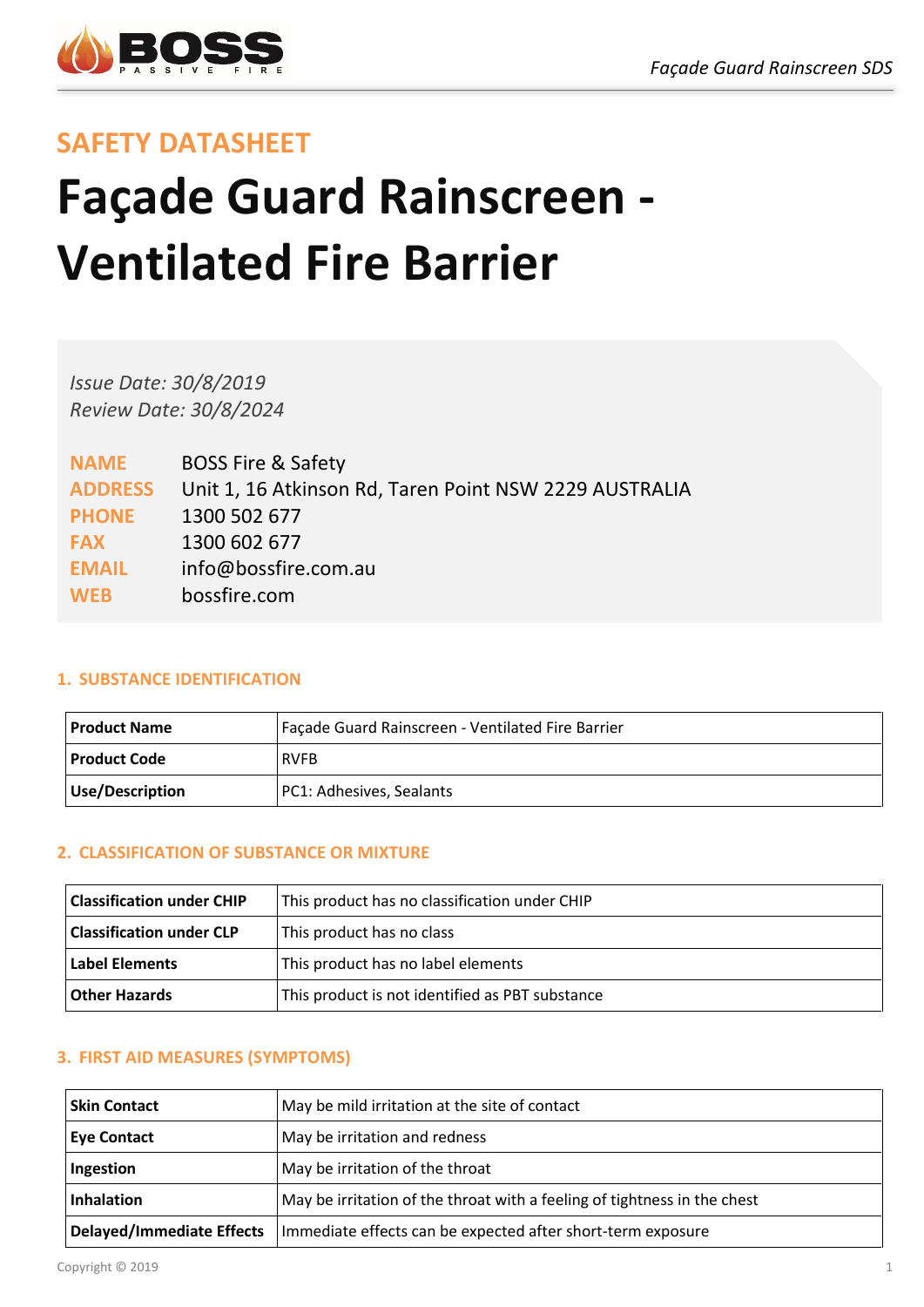

# **4. FIRST AID MEASURES (ACTION)**

| l Skin Contact                        | Wash immediately with plenty of soap and water  |
|---------------------------------------|-------------------------------------------------|
| <b>Eye Contact</b>                    | Bathe the eye with running water for 15 minutes |
| Ingestion                             | Wash out mouth with water                       |
| <b>Inhalation</b>                     | Consult a doctor                                |
| Immediate/Special<br><b>Treatment</b> | Not Applicable                                  |

#### **5. FIRE FIGHTING MEASURES**

| <b>Extinguishing Media</b>      | Suitable extinguishing media for the surrounding fire should be used                                     |
|---------------------------------|----------------------------------------------------------------------------------------------------------|
| <b>Exposure Hazards</b>         | In combustion emits toxic fumes                                                                          |
| <b>Advice for fire-fighters</b> | Wear self-contained breathing apparatus<br>Wear protective clothing to prevent contact with skin and eye |

#### **6. ACCIDENTAL RELEASE MEASURES**

| <b>Personal Precautions</b>       | Refer to section 8 of MSDS for personal protection details |
|-----------------------------------|------------------------------------------------------------|
| <b>Environmental Precautions</b>  | Do not discharge into drains or rivers                     |
| <b>Clean-up Procedures</b>        | Wash the spillage site with large amounts of water         |
| <b>Reference to Other Section</b> | Refer to section 8 of MSDS                                 |

#### **7. HANDLING & STORAGE**

| <b>Handling Requirements</b> | Avoid the formation or spread of dust in the air |
|------------------------------|--------------------------------------------------|
| <b>Storage Conditions</b>    | Store in cool, well-ventilated area              |
| Specific End Use(s)          | No data available                                |

# **8. EXPOSURE CONTROL & PERSONAL PROTECTION**

| <b>Workplace Exposure Limits</b> | No data available                                  |
|----------------------------------|----------------------------------------------------|
| <b>DNEL/PNEC</b>                 | No data available                                  |
| <b>Engineering Measures</b>      | Ensure there is sufficient ventilation of the area |
| <b>Respiratory Protection</b>    | Respiratory protective device with particle filter |
| <b>Hand Protection</b>           | Protective gloves                                  |
| <b>Eye Protection</b>            | Safety glasses. Ensure eye bath is to hand         |
| <b>Skin Protection</b>           | Protective clothing                                |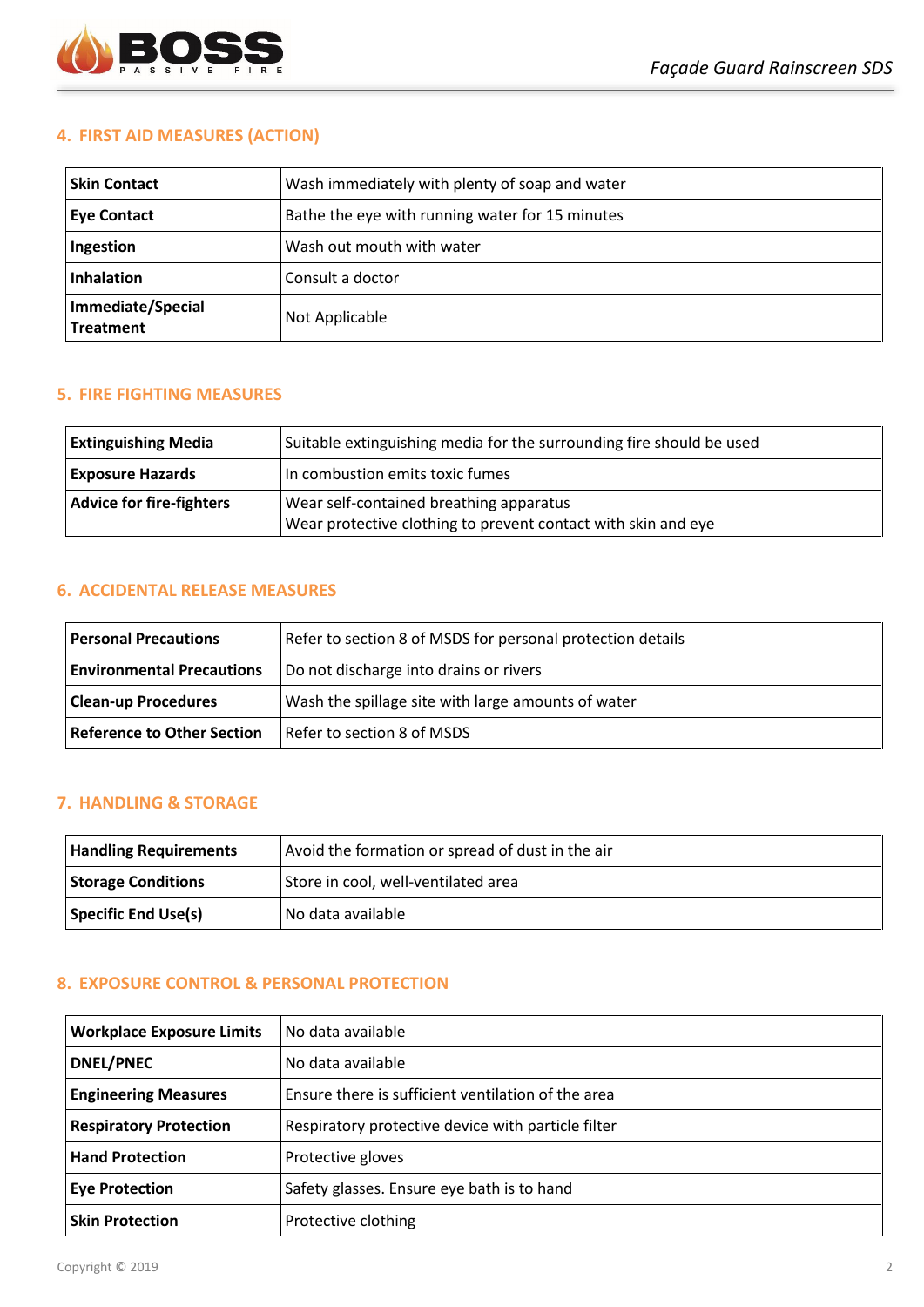

#### **9. PHYSICAL & CHEMICAL PROPERTIES**

| <b>State</b>             | Solid             |
|--------------------------|-------------------|
| <b>Colour</b>            | Yellow – green    |
| <b>Other Information</b> | No data available |

# **10. STABILITY & REACTIVITY**

| Reactivity                           | Stable under recommended transport or storage conditions                                                                                                   |
|--------------------------------------|------------------------------------------------------------------------------------------------------------------------------------------------------------|
| <b>Chemical Stability</b>            | Stable under normal conditions                                                                                                                             |
| <b>Hazardous Reactions</b>           | Hazardous reactions will occur under normal transport or storage conditions<br>Decomposition may occur on exposure to conditions or materials listed below |
| <b>Conditions to Avoid</b>           | Heat                                                                                                                                                       |
| <b>Materials to Avoid</b>            | Strong oxidising agents, strong acids                                                                                                                      |
| Hazardous Decomp.<br><b>Products</b> | In combustion emits toxic fumes                                                                                                                            |

### **11. TOXICOLOGICAL INFORMATION**

| <b>Toxicity Values</b>           | No data available                                                        |
|----------------------------------|--------------------------------------------------------------------------|
| <b>Skin Contact</b>              | May be mild irritation at the site of contact                            |
| <b>Eye Contact</b>               | May be irritation and redness                                            |
| Ingestion                        | May be irritation of the throat with a feeling of tightness in the chest |
| <b>Inhalation</b>                | Immediate effect can be expected after short-term exposure               |
| <b>Delayed/Immediate Effects</b> | Immediate effects can be expected                                        |

# **12. ECOLOGICAL INFORMATION**

| <b>Ecotoxicity Values</b>               | l No data available                             |
|-----------------------------------------|-------------------------------------------------|
| <b>Persistence and</b><br>Degradability | Biodegradable                                   |
| <b>Bioaccumulative Potential</b>        | No bioaccumulation potential                    |
| <b>Mobility in soil</b>                 |                                                 |
| <b>PBT and vPvB Assessment</b>          | This product is not identified as PBT substance |
| <b>Other Adverse Effects</b>            | Negligible ecotoxicity                          |